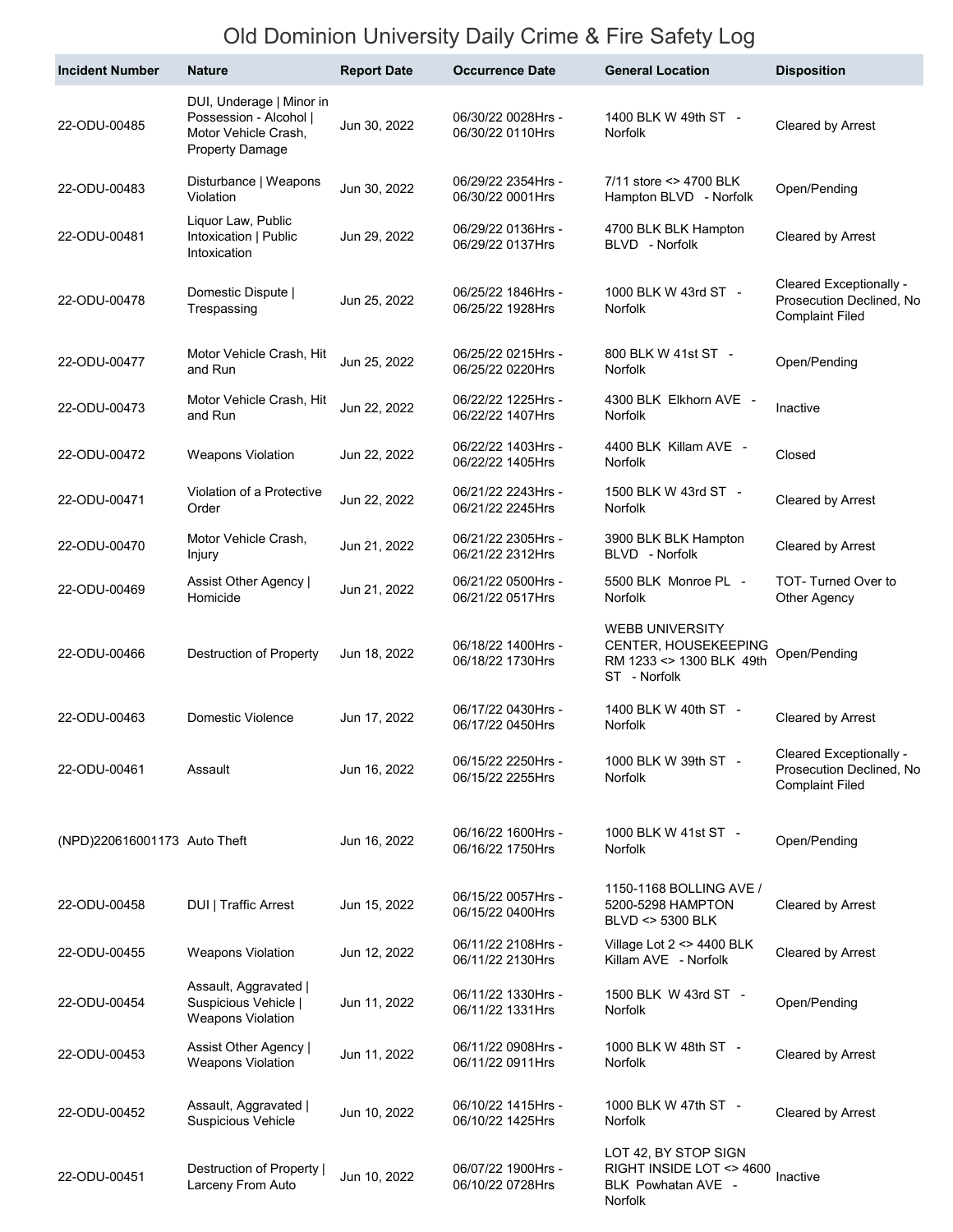| 22-ODU-00450      | <b>Public Intoxication</b>                                           | Jun 10, 2022 | 06/10/22 0435Hrs -<br>06/10/22 0436Hrs | PARKING GARAGE D/<br>SPRINGHILLS SUITES <><br>1000 BLK 45th ST -<br><b>Norfolk</b> | Cleared by Arrest                            |
|-------------------|----------------------------------------------------------------------|--------------|----------------------------------------|------------------------------------------------------------------------------------|----------------------------------------------|
| 22-ODU-00449      | Motor Vehicle Crash.<br>Property Damage                              | Jun 9, 2022  | 06/09/22 1130Hrs                       | FOREMAN FIELD, 50 YARD<br>LINE <> 5000 BLK<br>Bluestone AVE - Norfolk              | Cleared by Arrest                            |
| 22-ODU-00443      | <b>Disorderly Conduct</b>                                            | Jun 7, 2022  | 06/07/22 1316Hrs -<br>06/07/22 1425Hrs | <b>WEBB UNIVERSITY</b><br>CENTER, DEAN OF<br>STUDENTS ROOM 2008 <>                 | Open/Pending                                 |
| 22-ODU-00442      | <b>Sexual Assault</b>                                                | Jun 7, 2022  | 08/01/20 0000Hrs -<br>08/30/20 0000Hrs | VIRGINIA HOUSE <> 4600<br>BLK Elkhorn AVE - Norfolk                                | Open/Pending                                 |
| <b>CSA Report</b> | Stalking                                                             | Jun 7, 2022  | 5/19/2022                              | On Campus                                                                          | <b>CSA Notification</b>                      |
| 22-ODU-00440      | Sexual Assault                                                       | Jun 5, 2022  | 06/04/22 0100Hrs -<br>06/04/22 0900Hrs | 1000 BLK W 39th ST -<br><b>Norfolk</b>                                             | Open/Pending                                 |
| 22-ODU-00438      | Assault   Disorderly<br>Conduct   Disturbance                        | Jun 5, 2022  | 06/04/22 2340Hrs -<br>06/04/22 2343Hrs | 800 BLK W 41st ST -<br>Norfolk                                                     | Open/Pending                                 |
| 22-ODU-00437      | Assault   Assist Other<br>Agency                                     | Jun 4, 2022  | 06/04/22 1125Hrs -<br>06/04/22 1130Hrs | 1500 BLK W 40th ST -<br><b>Norfolk</b>                                             | TOT-Turned Over to<br><b>Other Agency</b>    |
| 22-ODU-00436      | Harassment   Stalking  <br>Suspicious Person  <br>Suspicious Vehicle | Jun 4, 2022  | 06/04/22 0253Hrs -<br>06/04/22 0254Hrs | 5400 BLK Powhatan AVE<br><b>Norfolk</b>                                            | Inactive                                     |
| 22-ODU-00435      | Larceny From Auto                                                    | Jun 2, 2022  | 06/02/22 0230Hrs -<br>06/02/22 1300Hrs | 1500 BLK W 40th ST -<br>Norfolk                                                    | Open/Pending                                 |
| 22-ODU-00434      | Larceny From Auto                                                    | Jun 2, 2022  | 06/02/22 0230Hrs -<br>06/02/22 0602Hrs | 1500 BLK W 40th ST -<br><b>Norfolk</b>                                             | Open/Pending                                 |
| 22-ODU-00430      | <b>Credit Card Fraud</b>                                             | Jun 2, 2022  | 06/01/22 2115Hrs -<br>06/01/22 2122Hrs | 600 BLK Newtown RD -<br>Virginia Beach                                             | Open/Pending                                 |
| 22-ODU-00429      | <b>Credit Card Fraud</b>                                             | Jun 2, 2022  | 06/01/22 1820Hrs -<br>06/01/22 1830Hrs | KAUFMAN HALL <> 1200<br>BLK W 45th ST - Norfolk                                    | Open/Pending                                 |
| 22-ODU-00428      | <b>Credit Card Fraud</b>                                             | Jun 2, 2022  | 06/01/22 1815Hrs -<br>06/01/22 1822Hrs | 1100 BLK N Military HWY -<br><b>Norfolk</b>                                        | Open/Pending                                 |
| 22-ODU-00427      | Credit Card Fraud                                                    | Jun 2, 2022  | 06/01/22 1808Hrs -<br>06/01/22 1813Hrs | 1100 BLK N Military HWY -<br>Norfolk                                               | Open/Pending                                 |
| 22-ODU-00426      | <b>Credit Card Fraud</b>                                             | Jun 2, 2022  | 06/01/22 1610Hrs -<br>06/01/22 1615Hrs | 200 BLK Monticello AVE -<br>Norfolk                                                | Open/Pending                                 |
| 22-ODU-00425      | <b>Credit Card Fraud</b>                                             | Jun 2, 2022  | 06/01/22 1550Hrs -<br>06/01/22 1600Hrs | KAUFMAN HALL <> 1200<br>BLK W 45th ST - Norfolk                                    | Open/Pending                                 |
| 22-ODU-00424      | <b>Credit Card Fraud</b>                                             | Jun 2, 2022  | 06/01/22 1530Hrs -<br>06/01/22 1541Hrs | 2400 BLK Colley AVE -<br><b>Norfolk</b>                                            | Open/Pending                                 |
| 22-ODU-00423      | Credit Card Fraud                                                    | Jun 2, 2022  | 06/01/22 1130Hrs -<br>06/02/22 0900Hrs | KAUFMAN HALL <> 1200<br>BLK W 45th ST - Norfolk                                    | Open/Pending                                 |
| 22-ODU-00422      | Destruction of Property<br><b>Suspicious Vehicle</b>                 | Jun 2, 2022  | 06/02/22 0000Hrs -<br>06/02/22 0602Hrs | 1300 BLK W 40TH ST -<br>Norfolk                                                    | Open/Pending                                 |
| 22-ODU-00421      | <b>Credit Card Fraud</b>                                             | Jun 1, 2022  | 06/01/22 1110Hrs -<br>06/01/22 1114Hrs | 1700 BLK Colley AVE -<br><b>Norfolk</b>                                            | Open/Pending                                 |
| 22-ODU-00420      | Larceny                                                              | Jun 1, 2022  | 06/01/22 1035Hrs -<br>06/01/22 1040Hrs | KAUFMAN HALL, ROOM<br>129-A <> 1200 BLK 45TH<br>ST - Norfolk                       | <b>Cleared by Arrest</b>                     |
| 22-ODU-00419      | <b>Sexual Assault</b>                                                | Jun 1, 2022  | 11/01/19 0000Hrs -<br>08/01/20 0000Hrs | <b>WHITEHURST</b><br>HALL/BEACH <> 1700 BLK Unfounded<br>W 48th ST - Norfolk       |                                              |
| 22-ODU-00417      | <b>Tampering with Auto</b>                                           | May 31, 2022 | 05/31/22 1137Hrs -<br>05/31/22 1147Hrs | Killam AVE Int:43rd -<br>Norfolk                                                   | Inactive                                     |
| 22-ODU-00415      | Larceny                                                              | May 30, 2022 | 05/30/22 2046Hrs -<br>05/30/22 2054Hrs | 4600 BLK Elkhorn AVE -<br>Norfolk                                                  | Closed - Prosecutor<br><b>Denied Charges</b> |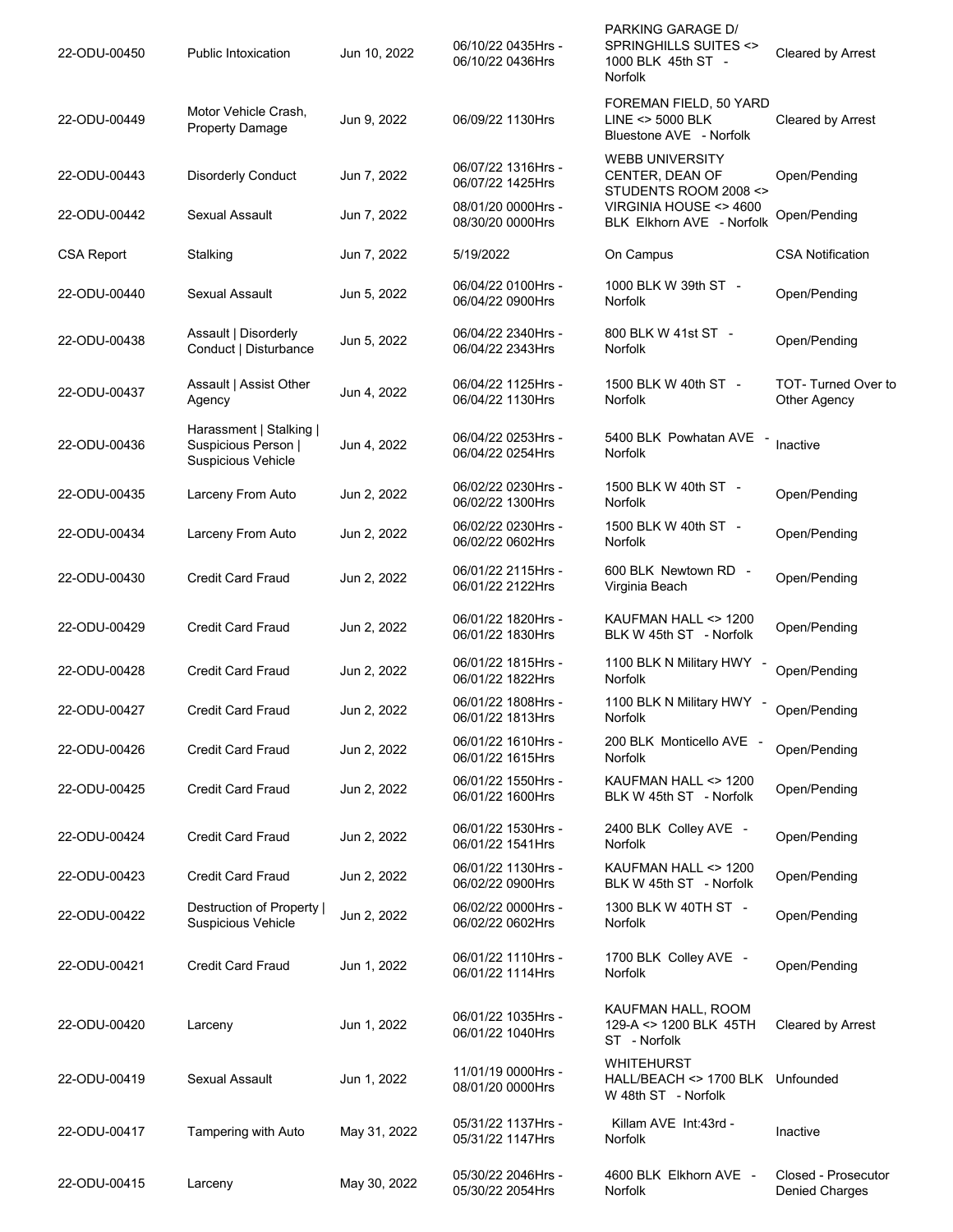| 22-ODU-00413                 | Disorderly Conduct  <br>Liquor Law, Underage                                                                                                               | May 28, 2022 | 05/28/22 0050Hrs -<br>05/28/22 0122Hrs | The Wave $\leq$ 4100 BLK<br>Colley AVE - Norfolk                                            | Cleared by Arrest                                                             |
|------------------------------|------------------------------------------------------------------------------------------------------------------------------------------------------------|--------------|----------------------------------------|---------------------------------------------------------------------------------------------|-------------------------------------------------------------------------------|
| 22-ODU-00412                 | Domestic Dispute  <br>Domestic Violence                                                                                                                    | May 28, 2022 | 05/28/22 0040Hrs -<br>05/28/22 0050Hrs | The Wave <> 4100 BLK<br>Colley AVE - Norfolk                                                | <b>Cleared by Arrest</b>                                                      |
| 22-ODU-00411                 | Larceny From Auto  <br>Tampering with Auto                                                                                                                 | May 27, 2022 | 05/27/22 1200Hrs -<br>05/27/22 1600Hrs | 1200 BLK W 43rd ST -<br>Norfolk                                                             | Open/Pending                                                                  |
| 22-ODU-00408                 | Destruction of Property                                                                                                                                    | May 27, 2022 | 05/27/22 0730Hrs -<br>05/27/22 1154Hrs | <b>WEBB UNIVERSITY</b><br>CENTER, HOUSEKEEPING Open/Pending<br>RM 1233 <> 1300 BLK 49th     |                                                                               |
| 22-ODU-00406                 | Larceny   Public<br>Intoxication                                                                                                                           | May 27, 2022 | 05/27/22 0150Hrs -<br>05/27/22 0212Hrs | 7/11 store <> 4700 BLK<br>Hampton BLVD - Norfolk                                            | Cleared by Arrest                                                             |
| 22-ODU-00405                 | Larceny, Bicycle                                                                                                                                           | May 26, 2022 | 05/26/22 1745Hrs -<br>05/26/22 1800Hrs | Webb <> 1300 BLK W 49th<br>ST - Norfolk                                                     | Inactive                                                                      |
| 22-ODU-00404                 | UUIICW VIUIAUUII  <br>Destruction of Property  <br>Evading   Minor in<br>Possession - Tobacco  <br>Narcotics Violation   Poss<br>of Controlled Cubetanee I | May 26, 2022 | 05/26/22 0042Hrs -<br>05/26/22 0052Hrs | PARKING GARAGE D/<br>SPRINGHILLS SUITES <><br>1000 BLK 45th ST -<br>Norfolk                 | Closed-Juvenile Petition                                                      |
| 22-ODU-00403                 | <b>Credit Card Fraud</b>                                                                                                                                   | May 25, 2022 | 05/25/22 0458Hrs -<br>05/25/22 0500Hrs | 4400 BLK Killam AVE -<br>Norfolk                                                            | Open/Pending                                                                  |
| 22-ODU-00402                 | Larceny From Auto                                                                                                                                          | May 25, 2022 | 05/25/22 0630Hrs -<br>05/25/22 0640Hrs | 4400 BLK Killam AVE -<br><b>Norfolk</b>                                                     | Open/Pending                                                                  |
| (NPD)220524001568 Auto Theft |                                                                                                                                                            | May 24, 2022 | 05/23/22 1800Hrs -<br>05/24/22 0620Hrs | 1400 BLK W 49th ST -<br><b>Norfolk</b>                                                      | Open/Pending                                                                  |
| 22-ODU-00400                 | Larceny                                                                                                                                                    | May 23, 2022 | 05/23/22 1446Hrs -<br>05/23/22 1452Hrs | SHELL <> 4900 BLK<br>Hampton BLVD - Norfolk                                                 | Inactive                                                                      |
| <b>CSA Report</b>            | Rape                                                                                                                                                       | May 23, 2022 | 4/1/2022                               | On Campus - Residence                                                                       | <b>CSA Notification</b>                                                       |
| 22-ODU-00397                 | Assault   Disorderly<br>Conduct   Disturbance                                                                                                              | May 22, 2022 | 05/22/22 0050Hrs -<br>05/22/22 0052Hrs | THE EDGE <> 4800 BLK<br>Hampton BLVD - Norfolk                                              | Cleared Exceptionally -<br>Prosecution Declined, No<br><b>Complaint Filed</b> |
| 22-ODU-00396                 | Destruction of Property  <br>Larceny   Larceny From<br>Auto                                                                                                | May 21, 2022 | 05/21/22 0300Hrs -<br>05/21/22 0900Hrs | THE NEXT. 2ND FLOOR OF<br><b>PARKING GARAGE &lt;&gt;</b><br>1000 BLK W 39th ST -<br>Norfolk | Inactive                                                                      |
| 22-ODU-00395                 | Domestic Violence                                                                                                                                          | May 20, 2022 | 05/20/22 0120Hrs -<br>05/20/22 0150Hrs | 1000 BLK W 45th ST -<br>Norfolk                                                             | Cleared by Arrest                                                             |
| 22-ODU-00394                 | Robbery                                                                                                                                                    | May 20, 2022 | 05/20/22 0216Hrs -<br>05/20/22 0230Hrs | Lot 31 <> 1000 BLK W 46th<br>ST - Norfolk                                                   | <b>Cleared by Arrest</b>                                                      |
| 22-ODU-00392                 | Larceny                                                                                                                                                    | May 19, 2022 | 05/19/22 1440Hrs -<br>05/19/22 1445Hrs | 7/11 store <> 4700 BLK<br>Hampton BLVD - Norfolk                                            | Inactive                                                                      |
| 22-ODU-00388                 | Larceny, Electronics                                                                                                                                       | May 17, 2022 | 12/09/21 1415Hrs -<br>12/09/21 1420Hrs | <b>INNOVATIVE RESEARCH</b><br>BUILDING I <> 4100 BLK<br>Monarch WAY - Norfolk               | Inactive                                                                      |
| 22-ODU-00387                 | Credit Card Fraud  <br>Intimidation/Threats                                                                                                                | May 16, 2022 | 05/16/22 1430Hrs -<br>05/16/22 1435Hrs | DOMINION HOUSE, ROOM<br>1107B <> 1400 BLK 49th<br>ST - Norfolk                              | Open/Pending                                                                  |
| 22-ODU-00385                 | Larceny, Bicycle                                                                                                                                           | May 15, 2022 | 05/15/22 1330Hrs -<br>05/15/22 1530Hrs | Webb <> 1300 BLK W 49th<br>ST - Norfolk                                                     | Inactive                                                                      |
| 22-ODU-00382                 | Destruction of Property                                                                                                                                    | May 13, 2022 | 05/13/22 0730Hrs -<br>05/13/22 1830Hrs | 1000 BLK W 39th ST -<br>Norfolk                                                             | Cleared Exceptionally -<br>Prosecution Declined, No<br><b>Complaint Filed</b> |
| 22-ODU-00380                 | Larceny   Larceny From<br>Auto   Tampering with<br>Auto                                                                                                    | May 12, 2022 | 05/12/22 1401Hrs -<br>05/12/22 1405Hrs | PARKED IN FRONT OF<br>1518 39TH ST <> 1500 BLK Inactive<br>W 39th ST - Norfolk              |                                                                               |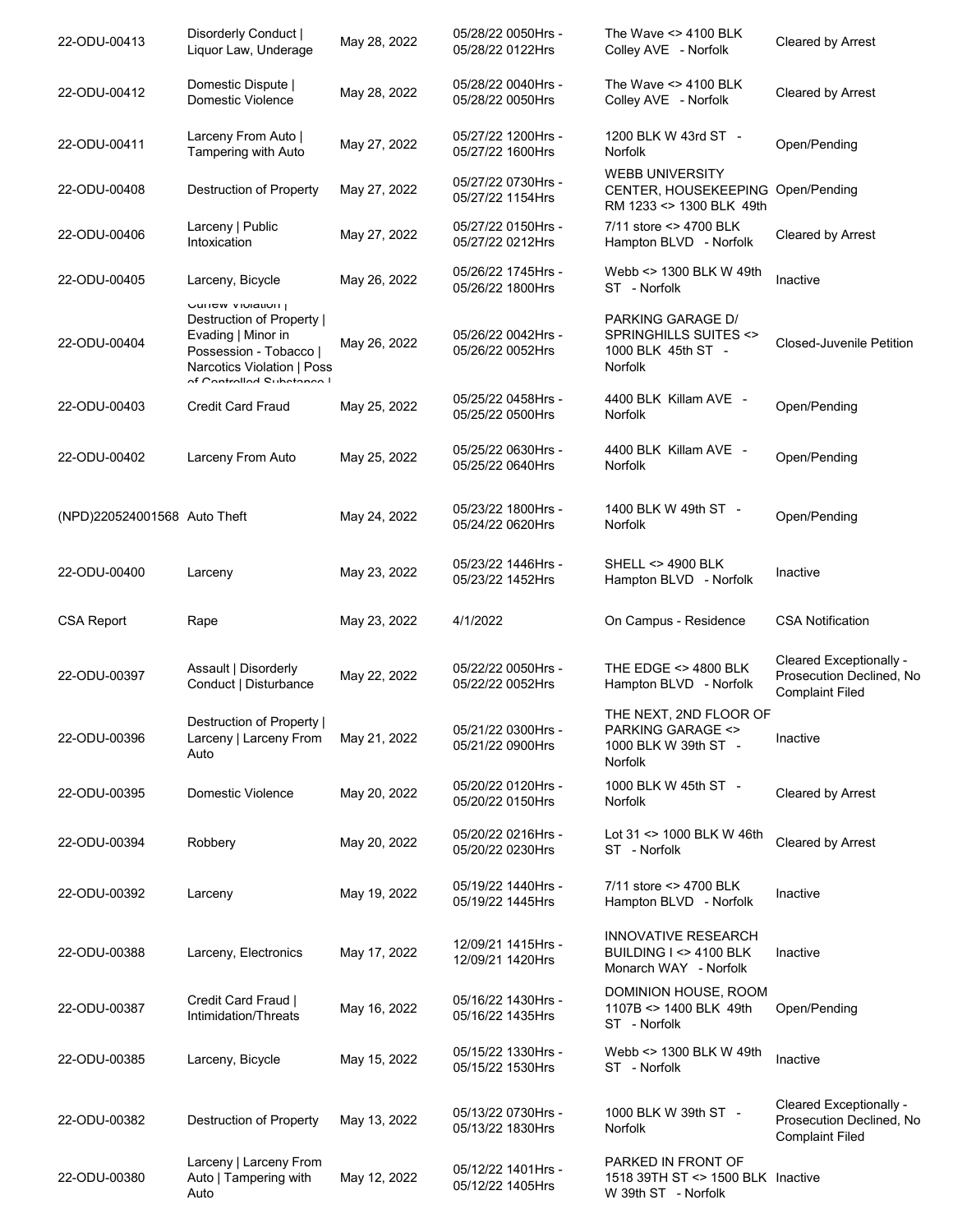| <b>Incident Number</b>                                   | <b>Nature</b>                                     | <b>Report Date</b> | <b>Occurrence Date</b>                 | <b>General Location</b>                                               | <b>Disposition</b>                                                            |
|----------------------------------------------------------|---------------------------------------------------|--------------------|----------------------------------------|-----------------------------------------------------------------------|-------------------------------------------------------------------------------|
| Daily Crime & Fire Safety Log                            |                                                   |                    |                                        |                                                                       |                                                                               |
| Old Dominion University Tri-Cities Campus/Portsmouth, VA |                                                   |                    |                                        |                                                                       |                                                                               |
| 22-ODU-00352                                             | Destruction of Property                           | May 1, 2022        | 05/01/22 0900Hrs -<br>05/01/22 1000Hrs | 4800 BLK Killam AVE -<br>Norfolk                                      | Inactive                                                                      |
| <b>CSA Report</b>                                        | Stalking                                          | May 2, 2022        | 4/26/2022                              | On Campus - Residence                                                 | <b>CSA Notification</b>                                                       |
| <b>CSA Report</b>                                        | Stalking                                          | May 2, 2022        | 4/6/2022                               | On Campus - Residence                                                 | <b>CSA Notification</b>                                                       |
| <b>CSA Report</b>                                        | Stalking                                          | May 2, 2022        | 1/13/2022                              | On Campus - Residence                                                 | <b>CSA Notification</b>                                                       |
| 22-ODU-00355                                             | Larceny, Bicycle                                  | May 2, 2022        | 05/02/22 0800Hrs -<br>05/02/22 1300Hrs | 1700 BLK W 48th ST -<br>Norfolk                                       | Inactive                                                                      |
| 22-ODU-00356                                             | Poss of Marijuana  <br><b>Suspicious Vehicle</b>  | May 2, 2022        | 05/02/22 2029Hrs -<br>05/02/22 2030Hrs | 1700 BLK W 48th ST -<br><b>Norfolk</b>                                | <b>Cleared by Arrest</b>                                                      |
| 22-ODU-00357                                             | Larceny                                           | May 2, 2022        | 05/02/22 2145Hrs -<br>05/02/22 2150Hrs | 800 BLK W 41st ST -<br>Norfolk                                        | <b>Active Warrant</b>                                                         |
| 22-ODU-00358                                             | Destruction of Property                           | May 3, 2022        | 05/03/22 0530Hrs                       | VILLAGE 10, ROOM 307 <><br>1000 BLK W 41st ST -<br><b>Norfolk</b>     | Open/Pending                                                                  |
| 22-ODU-00360                                             | Larceny                                           | May 3, 2022        | 05/03/22 1838Hrs -<br>05/03/22 1840Hrs | PARKING GARAGE E, 3RD<br>LEVEL <> 4900 BLK<br>Bluestone AVE - Norfolk | Inactive                                                                      |
| 22-ODU-00361                                             | Destruction of Property                           | May 4, 2022        | 05/03/22 1700Hrs -<br>05/04/22 0910Hrs | MONARCH HALL, ROOM<br>1100J <> 4600 BLK<br>Hampton BLVD - Norfolk     | Inactive                                                                      |
| 22-ODU-00364                                             | Larceny   Larceny,<br>Electronics                 | May 4, 2022        | 05/04/22 1900Hrs -<br>05/04/22 1901Hrs | 1000 BLK W 49th ST -<br><b>Norfolk</b>                                | <b>Active Warrant</b>                                                         |
| 22-ODU-00366                                             | <b>Destruction of Property</b>                    | May 5, 2022        | 05/04/22 1700Hrs -<br>05/05/22 1148Hrs | 1400 BLK BLK 49th ST -<br>Norfolk                                     | Inactive                                                                      |
| 22-ODU-00367                                             | Destruction of Property                           | May 5, 2022        | 05/04/22 0743Hrs -<br>05/04/22 1710Hrs | ROLLINS HALL <> 5200<br>BLK Hampton BLVD -<br><b>Norfolk</b>          | Inactive                                                                      |
| 22-ODU-00368                                             | Tampering with Auto                               | May 6, 2022        | 05/06/22 0731Hrs -<br>05/06/22 0732Hrs | 1200 BLK W 42nd ST -<br>Norfolk                                       | Open/Pending                                                                  |
| 22-ODU-00372                                             | Larceny From Auto  <br><b>Tampering with Auto</b> | May 8, 2022        | 05/08/22 2204Hrs -<br>05/08/22 2205Hrs | PARKING GARAGE C,<br>LEVEL 1E <> 1000 BLK<br>43rd ST - Norfolk        | Open/Pending                                                                  |
| 22-ODU-00373                                             | Auto Theft                                        | May 9, 2022        | 05/08/22 0015Hrs -<br>05/09/22 0900Hrs | 1300 BLK Melrose PKWY -<br><b>Norfolk</b>                             | Unfounded                                                                     |
| 22-ODU-00375                                             | Larceny                                           | May 9, 2022        | 05/09/22 1536Hrs -<br>05/09/22 1555Hrs | 7/11 store <> 4700 BLK<br>Hampton BLVD - Norfolk                      | Inactive                                                                      |
| 22-ODU-00376                                             | Larceny   Larceny From<br>Auto                    | May 9, 2022        | 05/09/22 1536Hrs -<br>05/09/22 1552Hrs | PARKING GARAGE C.<br>LEVEL 1E <> 1000 BLK<br>43rd ST - Norfolk        | Inactive                                                                      |
| 22-ODU-00377                                             | Destruction of Property                           | May 10, 2022       | 05/09/22 2350Hrs -<br>05/10/22 0900Hrs | 1500 BLK W 41st ST -<br><b>Norfolk</b>                                | Cleared Exceptionally -<br>Prosecution Declined, No<br><b>Complaint Filed</b> |
| 22-ODU-00378                                             | Assault                                           | May 11, 2022       | 05/11/22 0000Hrs -<br>05/11/22 0015Hrs | Norfolk<br>1000 BLK W 41st ST -<br>Norfolk                            | Cleared Exceptionally -<br>Prosecution Declined, No<br><b>Complaint Filed</b> |
| 22-ODU-00379                                             | Larceny                                           | May 11, 2022       | 05/03/22 1300Hrs -<br>05/09/22 1500Hrs | ROLLINS HALL <> 5200<br>BLK Hampton BLVD -                            | Inactive                                                                      |